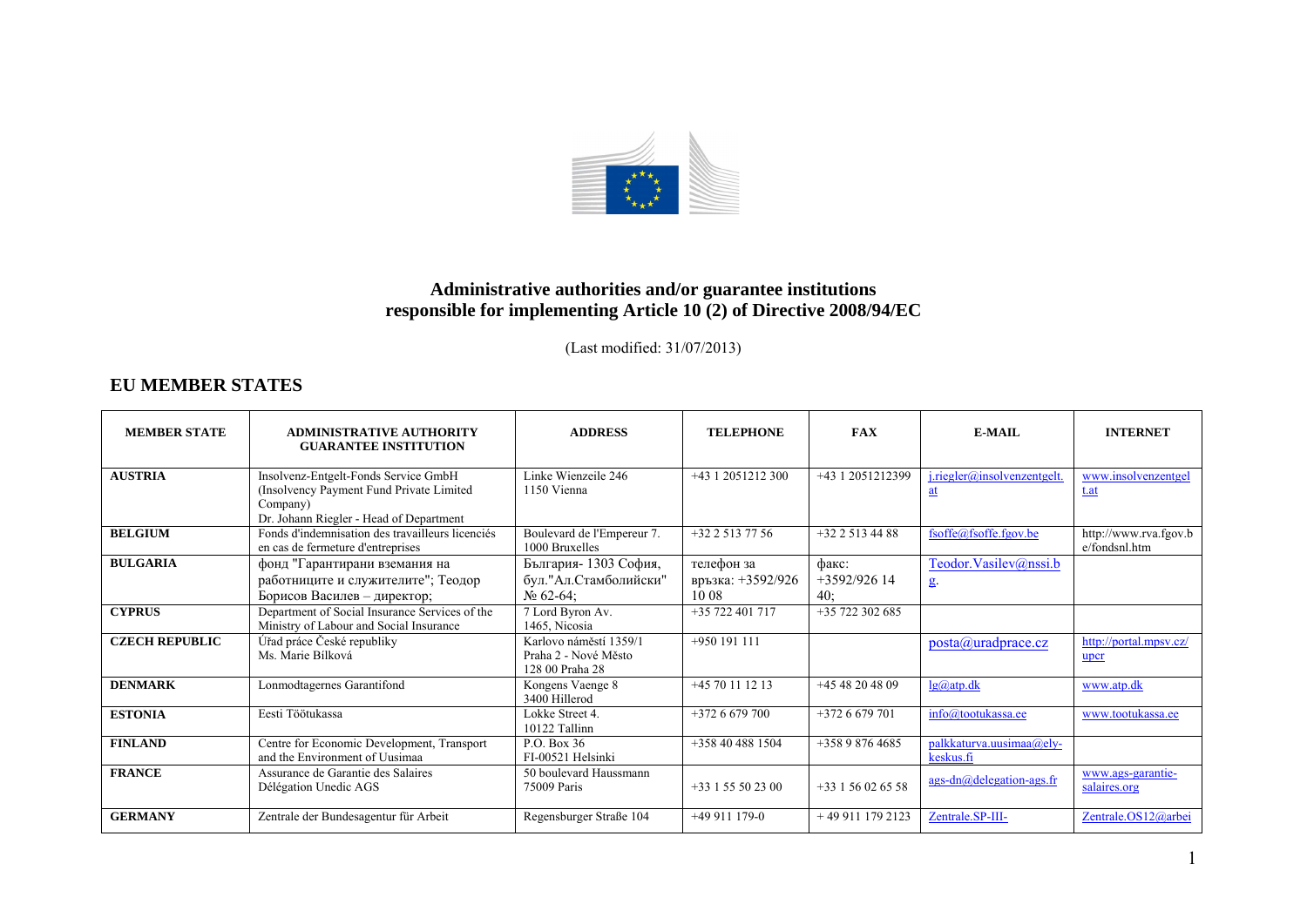| <b>MEMBER STATE</b> | <b>ADMINISTRATIVE AUTHORITY</b><br><b>GUARANTEE INSTITUTION</b>                     | <b>ADDRESS</b>                                | <b>TELEPHONE</b> | <b>FAX</b>       | <b>E-MAIL</b>        | <b>INTERNET</b> |
|---------------------|-------------------------------------------------------------------------------------|-----------------------------------------------|------------------|------------------|----------------------|-----------------|
|                     | Team SP III 32                                                                      | 90478 Nürnberg                                |                  |                  | 32@arbeitsagentur.de | tsagentur.de    |
| <b>GREECE</b>       | Organisation for Employment of Labour Force<br>General Directorate for Labour Force | Ethnikis Antistasis 8.<br>16610 Alimos        | +30 210 998 9064 | +30 210 998 9050 |                      |                 |
|                     |                                                                                     |                                               |                  |                  |                      |                 |
| <b>HUNGARY</b>      | Budapest Főváros Kormányhivatala Munkaügyi<br>Központja                             | 1082 Budapest, Kisfaludy u.<br>$11 - 13$      | $+361477-5700$   | $+361477-5800$   | Fovaroskh-mk@lab.hu  |                 |
|                     | Fejér Megyei Kormányhivatal Munkaügyi<br>Központja                                  | 8000 Székesfehérvar, Sörház<br>tér 1.         | +36 22 327-950   | $+3622311139$    | fejerkh-mk@lab.hu    |                 |
|                     | Vas Megyei Kormányhivatal Munkaügyi<br>Központja                                    | 9700 Szombathely,<br>Vörösmarty M. u. 9.      | $+3694$ 520 -400 | +36 94 505 747   | NYDRMK@LAB.HU        |                 |
|                     | Baranya Megyei Kormányhivatal Munkaügyi<br>Központja                                | 7621 Pécs, Király u. 46.                      | $+3672506-801$   | $+3672506-804$   | baranyakh-mk@lab.hu  |                 |
|                     | Borsod-Abaúj-Zemplén Megyei Kormányhivatal<br>Munkaügyi Központja                   | 3530 Miskolc, Mindszent tér<br>3 <sub>1</sub> | $+3646513-200$   | $+3646513-214$   | borsodkh-mk@lab.hu   |                 |
|                     | Szabolcs-Szatmár-Bereg Megyei Kormányhivatal<br>Munkaügyi Központja                 | 4400 Nyíregyháza, Hősök<br>tere 9             | $+3642594-000$   | $+3642594-011$   | szabolcskh-mk@lab.hu |                 |
|                     | Békés Megyei Kormányhivatal Munkaügyi<br>Központja                                  | 5600 Békéscsaba, Árpád sor<br>2/6             | $+3666444-211$   | $+3666441-221$   | bekeskh-mk@lab.hu    |                 |
|                     | Bács-Kiskun Megyei Kormányhivatal<br>Munkaügyi Központja                            | 6000 Kecskemét, Klapka utca<br>34.            | $+3676478-207$   | $+3676486-592$   | bacskh-mk@lab.hu     |                 |
|                     | Csongrád Megyei Kormányhivatal Munkaügyi<br>Központja                               |                                               | $+3662561-561$   | $+3662561-551$   | csongradkh-mk@lab.hu |                 |
|                     | Győr-Moson-Sopron Megyei Kormányhivatal<br>Munkaügyi Központja                      | 9021 Győr, Árpád út 32.                       | $+3696529-910$   | +36 96 814-256   | gyormk@lab.hu        |                 |
|                     | Hajdú-Bihar Megyei Kormányhivatal Munkaügyi<br>Központja                            | 4024 Debrecen, Piac utca 42-<br>48.           | $+3652513-000$   | $+3652513-002$   | hajdukh-mk@lab.hu    |                 |
|                     | Heves Megyei Kormányhivatal Munkaügyi<br>Központja                                  | 3300 Eger, Kossuth Lajos 9                    | $+3636522 - 700$ | +36 36 522-769   | heveskh-mk@lab.hu    |                 |
|                     | Jász-Nagykun-Szolnok Megyei Kormányhivatal<br>Munkaügyi Központja                   | 5000 Szolnok, Kossuth Lajos<br>u. 6-8.        | $+3656523-900$   | $+3656523-910$   | szolnokkh-mk@lab.hu  |                 |
|                     | Komárom-Esztergom Megyei Kormányhivatal<br>Munkaügyi Központja                      | 2800 Tatabánya, Népház 12                     | $+3634513-580$   | $+3634323-159$   | komaromkh-mk@lab.hu  |                 |
|                     | Nógrád Megyei Kormányhivatal Munkaügyi<br>Központja                                 | 3100 Salgótarján, Alkotmány<br>út 11.         | $+3632317-397$   | $+3632310-327$   | nogradkh-mk@lab.hu   |                 |
|                     | Pest Megyei Kormányhivatal Munkaügyi<br>Központja                                   | 1117 Budapest 11. ker.,<br>Karinthy F. út 3   | $+361279-4799$   | $+361466-5311$   | pestkh-mk@lab.hu     |                 |
|                     | Somogy Megyei Kormányhivatal Munkaügyi<br>Központja                                 | 7400 Kaposvár, Fő utca 37-<br>39.             | +36 82 505-500   | $+3682505-550$   | smkhmk@lab.hu        |                 |
|                     | Tolna Megyei Kormányhivatal Munkaügyi<br>Központja                                  | 7100 Szekszárd, Szent István<br>tér 11-13     | $+3674505-672$   | $+3674311 - 773$ | tolnakh-mk@lab.hu    |                 |
|                     | Veszprém Megyei Kormányhivatal Munkaügyi<br>Központja                               | 8200 Veszprém, Megyeház<br>tér 3.             | $+3688424-477$   |                  | Veszpremkh-mk@lab.hu |                 |
|                     | Zala Megyei Kormányhivatal Munkaügyi<br>Központja                                   | 8900 Zalaegerszeg, Mártírok<br>u. 42-44.      | +36 92 549-489   | $+3692549-490$   | Zalakh-mk@lab.hu     |                 |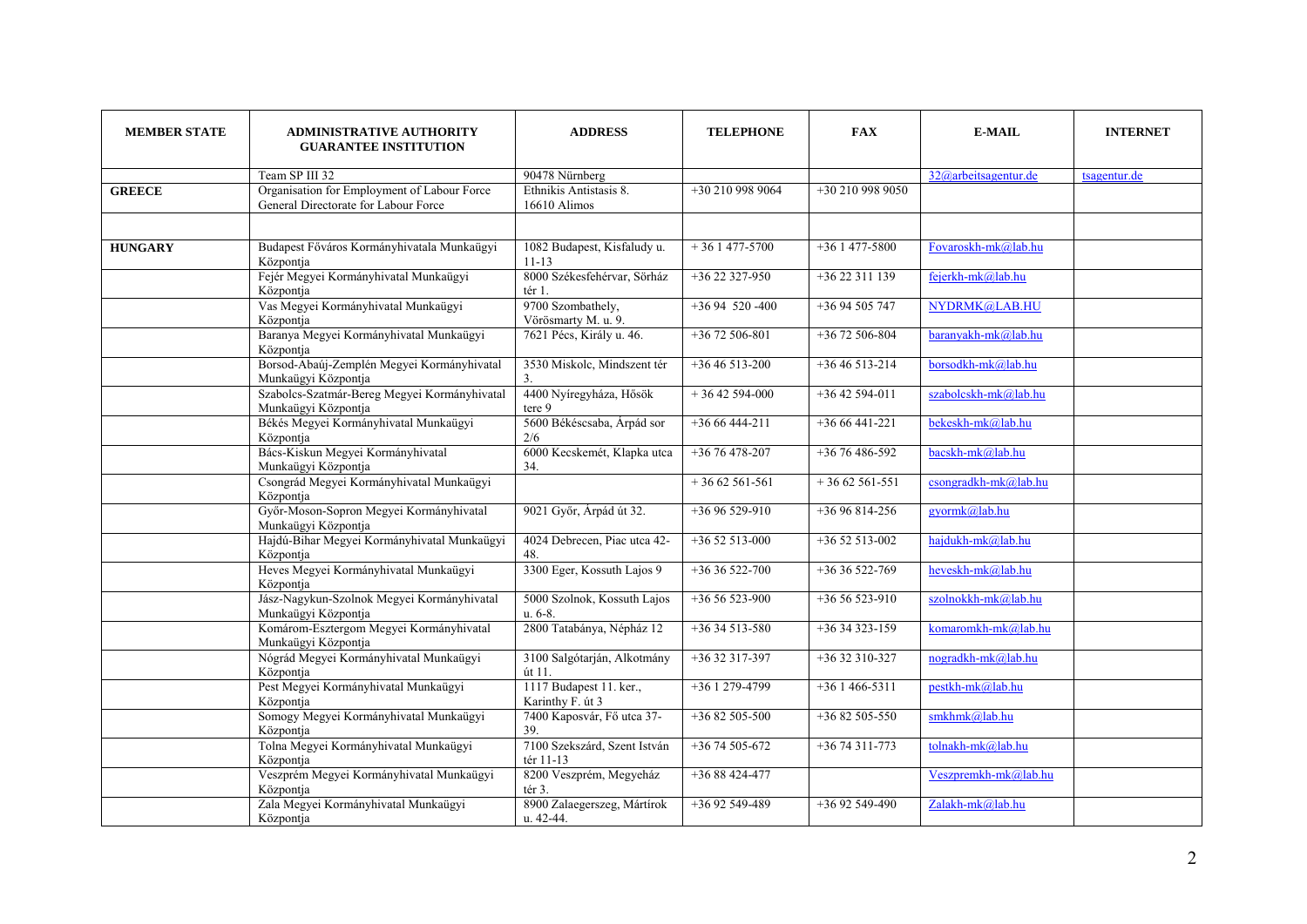| <b>MEMBER STATE</b> | <b>ADMINISTRATIVE AUTHORITY</b><br><b>GUARANTEE INSTITUTION</b>                                                                                                                                                    | <b>ADDRESS</b>                                                          | <b>TELEPHONE</b>                     | <b>FAX</b>                           | <b>E-MAIL</b>                                                                                | <b>INTERNET</b>                                        |
|---------------------|--------------------------------------------------------------------------------------------------------------------------------------------------------------------------------------------------------------------|-------------------------------------------------------------------------|--------------------------------------|--------------------------------------|----------------------------------------------------------------------------------------------|--------------------------------------------------------|
| <b>IRELAND</b>      | <b>Insolvency Payments Section</b><br>Department of Enterprise, Trade and<br>Employment                                                                                                                            | Davitt House<br>Adelaide Road<br>Dublin 2.                              |                                      |                                      | margaret.meconomic@well<br>are.ie<br>MargaretM.Burns@welfar<br>e <sub>i</sub> e <sub>j</sub> | http://www.welfare.ie<br>/en/Pages/Insolvency.<br>aspx |
| <b>ITALY</b>        | Fondo di Garanzia<br>Instituto Nazionale della Previdenza Sociale<br>Direzione Centrale Prestazioni a Sostegno del<br>Reddito<br>Area prestazioni integrative della retribuzione e<br>trattamento di fine rapporto | Via Ciro il Grande 21.<br>00144 Roma                                    |                                      |                                      |                                                                                              |                                                        |
| <b>LATVIA</b>       | State Agency "Insolvency Administration"                                                                                                                                                                           | Marstalu Street 19.<br>1050 Riga                                        | $+3717213515$                        | $+371213514$                         | mna@mna.gov.lv                                                                               |                                                        |
| <b>LITHUANIA</b>    | Administrator of the Guarantee Fund.<br>Department of Enterprise Bankruptcy<br>Management under the Ministry of Economy of<br>the Republic of Lithuania                                                            | Gedimino av. 2/ Odminiu str.<br>1-28, 01103 Vilnius                     | +370 249 9321                        | $+37052499320$                       | bankrotas@bankrotodep.lt                                                                     | http://www.bankrotod<br>ep.lt                          |
| <b>LUXEMBURG</b>    | Administration de l'Emploi<br>Service du maintien de l'emploi                                                                                                                                                      | 1. rue Bender<br>1229 Luxembourg<br><b>B.P. 2208</b><br>1022 Luxembourg | $+3524785347$                        | $+352405988$                         |                                                                                              |                                                        |
| <b>MALTA</b>        | The Chairperson<br>Guarantee Fund Administration Board                                                                                                                                                             | 121, Melita Street<br>Valetta CMR 02                                    | $+35621236376$                       | +356 21 243 177                      | ind.emp. relations @gov.mt                                                                   |                                                        |
| <b>NETHERLANDS</b>  | UWV (Uitvoeringsinstituut<br>werknemersverzekeringen)<br>Afdeling WW/Faillissementen                                                                                                                               | Postbus 110<br>5900 AC Venlo                                            | +31 773 567 600                      |                                      | insolvencies-<br>international@uwv.nl                                                        |                                                        |
| <b>POLAND</b>       | <b>Employees Guaranteed Benefits</b><br>Fund - Ministry of Labour and Social<br>Policy<br>Voivodship Labour Office in Białystok                                                                                    | ul. Nowogrodzka 1/3/5, 00-<br>513<br>Warszawa<br>ul. Pogodna 22,15-354  | +48 22 43 89 331<br>+48 85 749 72 00 | +48 22 661 13 36<br>+48 86 749 72 09 | info@mpips.aov.pl<br>secretariat@wup.wrotaood                                                | www.fasD.aov.pl<br>www.up.podlasie.pl                  |
|                     | Voivodship Labour Office in Gdańsk                                                                                                                                                                                 | Białystok<br>ul. Podwale Przedmiejskie 30,<br>80-824 Gdańsk             | $+48583261801$                       | +48 58 326 48 94                     | lasia.pl<br>wup@wup.gdansk.pl                                                                | www.wup.gdansk.pl                                      |
|                     | Voivodship Labour Office in Kraków                                                                                                                                                                                 | Plac Na Stawach 1,30-107<br>Kraków                                      | +48 12 42 87 870                     | +48 12 42 29 785                     | kancelaria@wup-<br>krakow.pl                                                                 | www.wup.krakow.pl                                      |
|                     | Voivodship Labour Office in Katowice                                                                                                                                                                               | ul. Kościuszki 30, 40-048<br>Katowice                                   | $+48327573360$                       | +48 32 757 33 62                     | wup@wup.katowice.pl                                                                          | www.wup.katowice.p                                     |
|                     | Voivodship Labour Office in Kielce                                                                                                                                                                                 | ul. Witosa 86, 25-561 Kielce                                            | +48 41 364 16 00                     | +48 41 364-16-66                     | wup@wup.kielce.pl                                                                            |                                                        |
|                     | Voivodship Labour Office in Lublin                                                                                                                                                                                 | ul. Okopowa 5, 20-022<br>Lublin                                         | $+48814635300$                       | +48 81 463 53 05                     | luwu@praca.gov.pl                                                                            | www.wup.lublin.pl                                      |
|                     | Voivodship Labour Office in Lodz                                                                                                                                                                                   | ul. Wólczańska 49, 90-608<br>Lodz                                       | +48 42 632 01 12                     | +48 42 636 77 97                     | lowu@praca.gov.pl                                                                            | www.wup.lodz.pl                                        |
|                     | Voivodship Labour Office in Olsztyn                                                                                                                                                                                | ul. Głowackiego 28, 10-448<br>Olsztyn                                   | +48 89 522 79 00                     | +48 89 522 79 01                     | Olwu@up.gov.pl                                                                               | www.up.gov.pl                                          |
|                     | Voivodship Labour Office in Opole                                                                                                                                                                                  | ul. Głogowska 25c, 45-315<br>Opole                                      | +48 77 44 16 701                     | +48 77 44 16 702                     | wup@wup.opole.pl                                                                             | www.wup.opole.pl                                       |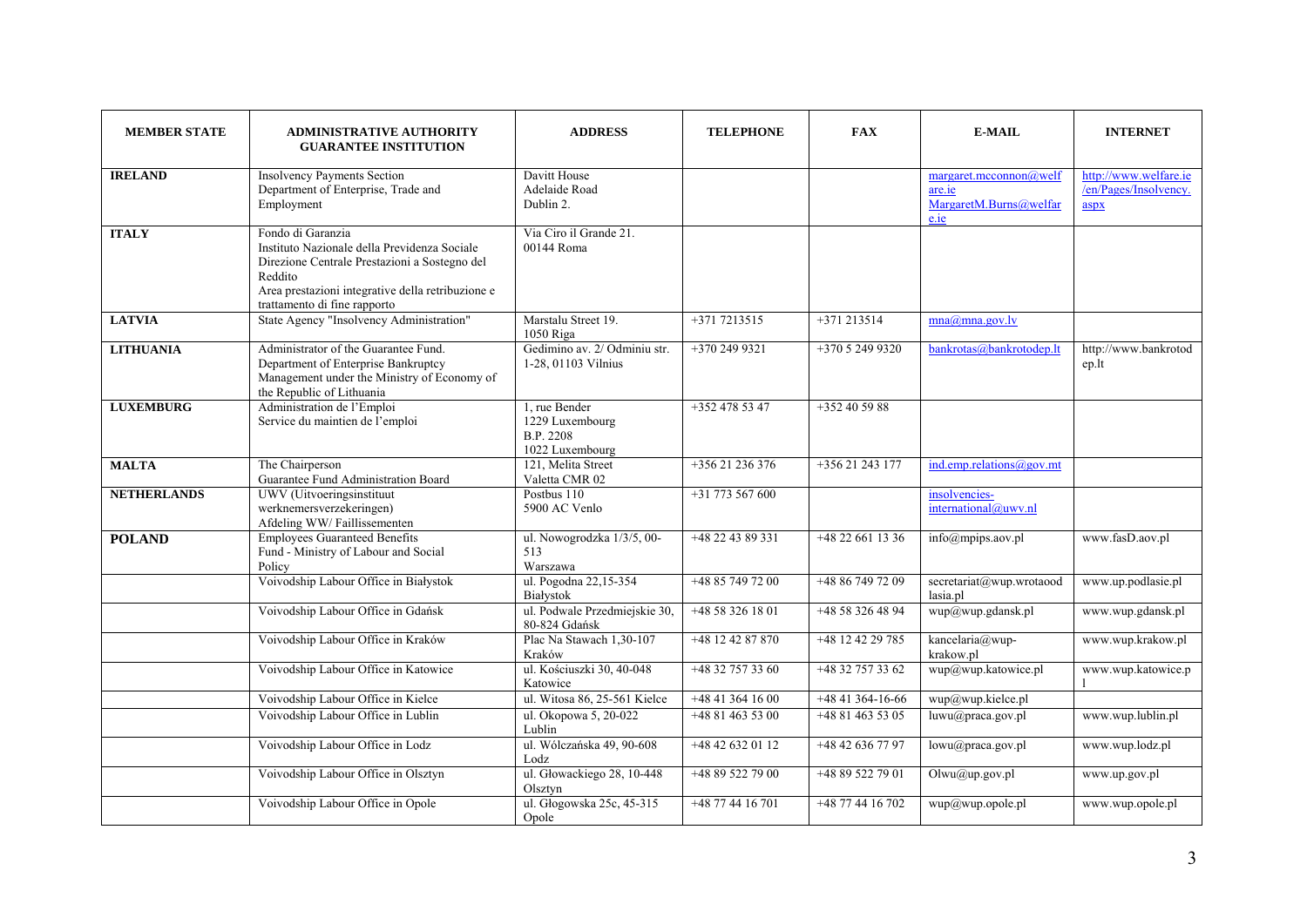| <b>MEMBER STATE</b>              | <b>ADMINISTRATIVE AUTHORITY</b><br><b>GUARANTEE INSTITUTION</b>                                                                                                                                  | <b>ADDRESS</b>                                            | <b>TELEPHONE</b>                                               | <b>FAX</b>         | <b>E-MAIL</b>                                 | <b>INTERNET</b>                          |
|----------------------------------|--------------------------------------------------------------------------------------------------------------------------------------------------------------------------------------------------|-----------------------------------------------------------|----------------------------------------------------------------|--------------------|-----------------------------------------------|------------------------------------------|
|                                  | Voivodship Labour Office in Poznań                                                                                                                                                               | ul. Kościelna 37, 60-537<br>Poznań                        | $+48618463819$                                                 | +48 61 846 38 20   | wup@wup.poznan.pl                             | www.wup.poznan.pl                        |
|                                  | Voivodship Labour Office in Rzeszów                                                                                                                                                              | ul. Lisa Kuli 20, 35-025<br>Rzeszów                       | +48 17 850 92 00                                               | +48 17 852 44 57   | wup@wup-rzeszow.pl                            | www.wup-rzeszow.pl                       |
|                                  | Voivodship Labour Office in Szczecin                                                                                                                                                             | ul. A. Mickiewicza 41, 70-<br>383<br>Szczecin             | +48 91 42 56 101                                               | +48 91 42 56 103   | Sekretariat'wup.pl                            | www.wup.pl                               |
|                                  | Voivodship Labour Office in Toruń                                                                                                                                                                | ul. Szosa Chełmińska 30/32,<br>87<br>100 Toruń            | $+48566693900$                                                 | +48 56 669 39 99   | wup@wup.mazowsze.pl                           | www.wup.torun.pl                         |
|                                  | Voivodship Labour Office in Warszawa                                                                                                                                                             | ul. Młynarska 16, 01-205<br>Warszawa                      | +48 22 578 44 00                                               | +48 22 578 44 07   | wup@wup.mazowsze.pl                           | www.wup.mazowsze.<br>pl                  |
|                                  | Voivodship Labour Office in Wrocław /<br>Wałbrzych                                                                                                                                               | ul. Ogrodowa 5b, 58-306<br>Walbrzych                      | $+48$ 74 88 66 500                                             | $+48$ 74 88 66 509 | walbrzych.dwup@dwup.pl                        | www.dwup.pl                              |
|                                  | Voivodship Labour Office in Zielona Góra                                                                                                                                                         | ul. Wyspiańskiego 15, 65-036<br>Zielona Góra              | $+48684565600$                                                 | $+48683270111$     | wup@wup.zgora.pl                              | www.wup.zgora.pl                         |
| <b>PORTUGAL</b>                  | Fundo de Garantia Salarial                                                                                                                                                                       | Av. Manuel de Maia n°58-3°<br>1049-002 Lisboa             | +351 21 843 33 00<br>+351 21 847 33 19                         | +351 21 846 06 43  |                                               |                                          |
| <b>ROMANIA</b>                   | Agentia Nationala pentru Ocuparea Fortei de<br>Munca<br>persoana de contact: d-l Petru BLANARIU,<br>director, Directia Relatii Internationale                                                    | str. Avalansei nr. 20-22,<br>sector 4<br><b>BUCURESTI</b> | +40 21 303 98 31                                               | +40 21 303 98 38   |                                               |                                          |
| <b>SLOVAK</b><br><b>REPUBLIC</b> | Sociálna poist'ovňa ústredie                                                                                                                                                                     | Ul. 29. augusta č. 8-10<br>81363 Bratislava 1             | +421 2 592 48 111<br>+421 2 592 48 112                         |                    | $podatelna@soepoist-sk$                       | www.socpoist.sk                          |
| <b>SLOVENIA</b>                  | Public Guarantee and Maintenance Fund                                                                                                                                                            | Kotnikova 28.<br>1000 Ljubljana                           | $+38614720990$                                                 | $+38614720991$     | $ipsklad(a)ips-rs.si$                         | http://www.jps-rs.si/si                  |
| <b>SPAIN</b>                     | Fondo de Garantía Salarial                                                                                                                                                                       | C/. Sagasta. 10.<br>28004 Madrid                          | $+34913638200$                                                 | $+34913638244$     | scfogasa@fogasa.meyss.es                      | http://www.empleo.g<br>ob.es/fogasa/     |
| <b>SWEDEN</b>                    | Tillsynskontoret i Stockholm                                                                                                                                                                     | Kronofogden<br>S-106 65 Stockholm                         | +46 8 564 851 50                                               | +46 10 578 39 16   | kronofogdemyndigheten(a)<br>kronofogden.se    | www.kronofogden.se                       |
|                                  | Tillsynskontoret i Malmö                                                                                                                                                                         | Kronofogden, Box 505 35<br>$S - 20250$ MALMÖ              | +46 8 564 851 50                                               | +46 10 574 77 03   | kronofogdemyndigheten(a)<br>kronofogden.se    | www.kronofogden.se                       |
| <b>UNITED KINGDOM</b>            | for England, Wales and Scotland:<br>The Insolvency Service. Redundancy Payments<br>Sarah Saunders - Senior Policy Advisor<br>Lynda Jackson - Policy Officer<br>Jessica Bradbury - Policy Advisor | PO Box 15425<br>Birmingham<br><b>B16 6HP</b>              | +44 (0)1452 338039<br>$+44(0)1216984457$<br>+44 (0)1792 479744 | +44 207 637 66 19  | redundancy.payments@ins<br>olvency.gsi.gov.uk | www.insolvency.gov.<br>uk                |
|                                  | Northern Ireland:<br>Department for Employment and Learning                                                                                                                                      | Fermanagh House<br>Ormeau Avenue                          | +44 2890 251 441                                               |                    |                                               | http://www.delni.gov.<br>uk/index/er/er- |